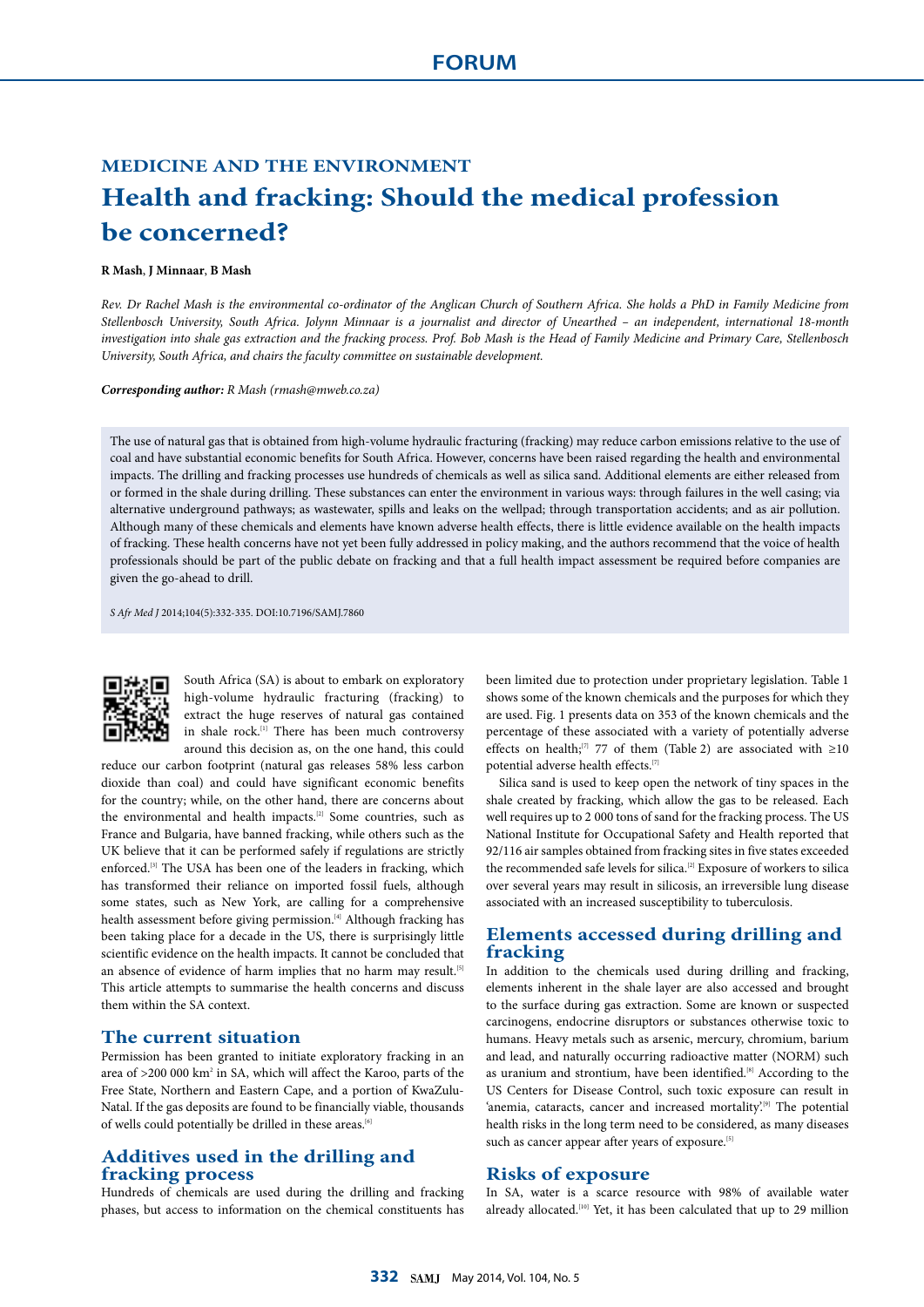# **FORUM**

litres of water may be needed for a single well, of which up to 250 000 litres may consist of chemicals.[3] There are several ways in which these chemicals might enter the environment: through a failure in the well casing; via alternative underground pathways; as wastewater, spills and leaks on the wellpad; through transportation accidents; and by polluting the air.

#### **The well casing**

The cement and steel casing around the wellhead, where the borehole meets the surface, needs to be constructed so that no chemicals exit the well – whether during drilling or fracking, when producing gas, or after the well has been declared exhausted and has been abandoned. Current well design and capping technology uses steel that may rust and concrete that can crack. The majority of cases of groundwater contamination have been caused by inadequate cementing or casing.[3] These failures may represent migratory pathways for chemicals to reach surrounding water aquifers.

Assertions regarding the flammability of drinking water have been made in the mass media and a study has indicated that drinking water wells within a 1 km radius of a drilling site have a 17 times increased concentration of methane.[2] Methane can leak as a result of improperly constructed wells, poor gas capture or, less commonly, hydraulic fractures.[3] Although methane is not toxic to humans and small amounts can normally be present in drinking water, it is flammable and could build up to explosive levels.[11]

One further study also pointed to the danger of workers being exposed to radon, which is a risk factor for lung cancer. The radon present in shale may mix with the methane as it escapes. The concentrations examined in Marcellus shale were up to 70 times the average from other natural gas wells throughout the USA.<sup>[12]</sup>

It should also be noted that fracking increases the risk of local earth tremors, which have the potential to disrupt the well casing; one such incident was reported in the UK where, during exploratory fracking, the well casings were deformed by the tremor.<sup>[13]</sup>

#### **Alternative underground pathways**

Most geologists report that the chemicals that remain in the shale bed are effectively sealed off from the groundwater by the depth of drilling and layers of impervious rock. However, some

scientists who have studied the unique geology of the Karoo, with its widespread intrusion of dolerite dykes and sills, have expressed concern that there exists the possibility of contaminants reaching the groundwater system.[14]

#### **Wastewater**

While water does remain in the shale, ~30 -60% of the fluid returns to the surface once the well has been fracked. This flowback is laced with the injected chemicals and elements derived from the shale. These 'produced' fluids can contain heavy metals, salts and NORM from below ground. The chemicals used in fracking vary in toxicity; some are known or suspected carcinogens, endocrine disruptors or additives otherwise toxic to humans, including benzene, ethylene glycol, methanol, lead, boric acid and γ-emitting isotopes.<sup>[3]</sup>



*Fig. 1. Possible health effects of the 353 chemicals used in natural gas operations.*

| Tuble 1: 17 per of chemical and author above in the Hacking process |                                                                                  |                                                         |  |
|---------------------------------------------------------------------|----------------------------------------------------------------------------------|---------------------------------------------------------|--|
| <b>Additive type</b>                                                | Description/purpose                                                              | <b>Examples of chemicals</b>                            |  |
| Proppant                                                            | 'Props' open fractures to allow gas to flow freely                               | Silica sand, zirconium oxide, ceramic beads             |  |
| Acid                                                                | To dissolve clay to allow the gas to flow                                        | Hydrochloric acid (3 - 28%)                             |  |
| <b>Breaker</b>                                                      | Reduces the viscosity of the fluid to release the proppant<br>into the fractures | Peroxydisulphates                                       |  |
| Bactericide/biocide                                                 | Inhibits growth of organisms that could contaminate methane                      | Glutaraldehyde: 2-bromo-2-nitro-1,2-propanediol         |  |
| Buffer                                                              | Adjusts and controls the pH                                                      | Sodium or potassium carbonate                           |  |
| Clay stabiliser                                                     | Prevents swelling of clay which might block pores                                | Tetramethyl ammonium chloride                           |  |
| Corrosion inhibitor                                                 | Reduces rust formation on well casings                                           | Methanol, ammonium bisulphate                           |  |
| Crosslinker                                                         | Increases the viscosity of the fluid so that it can carry<br>more proppants      | Potassium hydroxide, borate salts                       |  |
| Friction reducer                                                    | Allows fluids to be injected at optimum rates                                    | Sodium acrylate-acrylamide copolymer,<br>polyacrylamide |  |
| Gelling agent                                                       | Increases viscosity of fluid                                                     | Guar gum, petroleum distillate                          |  |
| Iron control                                                        | Prevents precipitation of carbonates, which could plug off<br>the formation      | Ammonium chloride, ethylene glycol, polyacrylate        |  |
| Solvent                                                             | Used to control the wettability of contact surfaces                              | Aromatic hydrocarbons                                   |  |
| Surfactant                                                          | Reduces fluid surface tension thereby aiding fluid recovery                      | Methanol, isopropanol, ethoxylated alcohol              |  |

#### **Table 1. Types of chemicals and additives used in the fracking process**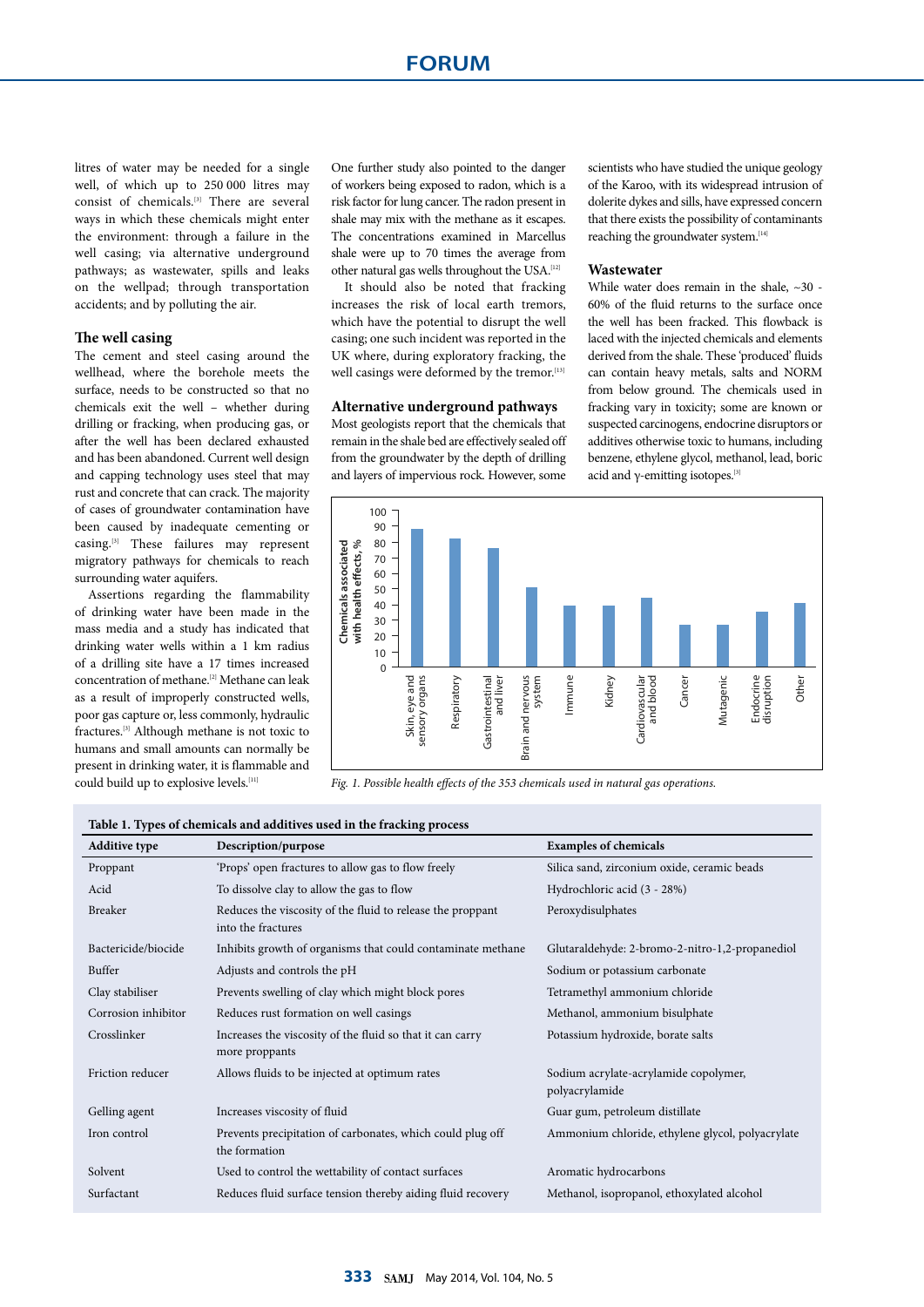| raoic 2. Facurar gas urming anu nyuraunc fracturing chemicals with 210 auverse neathr cheets |                                            |                                                 |  |  |
|----------------------------------------------------------------------------------------------|--------------------------------------------|-------------------------------------------------|--|--|
| (2-BE) Ethylene glycol monobutyl ether                                                       | Ethanol (acetylenic alcohol)               | Naphthalene                                     |  |  |
| 2,2',2"-Nitrilotriethanol                                                                    | Ethyl mercaptan                            | Natural gas condensates                         |  |  |
| 2-Ethylhexanol                                                                               | Ethylbenzene                               | Nickel sulphate                                 |  |  |
| 5-Chloro-2-methyl-4-isothiazolin-3-one                                                       | Ethylene glycol                            | Paraformaldehyde                                |  |  |
| Acetic acid                                                                                  | Ethylene glycol monobutyl ether (2-BE)     | Petroleum distillate/naptha                     |  |  |
| Acrolein                                                                                     | Ethylene oxide                             | Phosphonium, tetrakis(hydroxymethyl)-sulphate   |  |  |
| Acrylamide (2-propenamide)                                                                   | Ferrous sulphate                           | Propane-1,2-diol                                |  |  |
| Acrylic acid                                                                                 | Formaldehyde                               | Sodium bicarbonate                              |  |  |
| Ammonia                                                                                      | Formic acid                                | Sodium bromate                                  |  |  |
| Ammonium chloride                                                                            | Fuel oil #2                                | Sodium chlorite (chlorous acid, sodium salt)    |  |  |
| Ammonium nitrate                                                                             | Glutaraldehyde                             | Sodium hypochlorite                             |  |  |
| Aniline                                                                                      | Glyoxal                                    | Sodium nitrate                                  |  |  |
| Benzyl chloride                                                                              | Hydrodesulphurised kerosene                | Sodium nitrite                                  |  |  |
| Boric acid                                                                                   | Hydrogen sulphide                          | Sodium sulphite                                 |  |  |
| Cadmium                                                                                      | Iron                                       | Styrene                                         |  |  |
| Calcium hypochlorite                                                                         | Isobutyl alcohol (2-methyl-1-propanol)     | Sulphur dioxide                                 |  |  |
| Chlorine                                                                                     | Isopropanol (propan-2-ol)                  | Sulphuric acid                                  |  |  |
| Chlorine dioxide                                                                             | Kerosene                                   | Tetrahydro-3,5-dimethyl-2H-1,3,5-thiadiazine-2- |  |  |
| Dibromoacetonitrile 1                                                                        | Light naphthenic distillates, hydrotreated | thione (Dazomet)                                |  |  |
| Diesel 2                                                                                     | Mercaptoacetic acid                        | Titanium dioxide                                |  |  |
| Diethanolamine                                                                               | Methanol                                   | Tributyl phosphate                              |  |  |
| Diethylenetriamine                                                                           | Methylene bis(thiocyanate)                 | Triethylene glycol                              |  |  |
| Dimethyl formamide                                                                           | Monoethanolamine                           | Urea                                            |  |  |
| Epidian                                                                                      | Naphtha, petroleum medium aliphatic        | Xylene                                          |  |  |

### **Table 2. Natural gas drilling and hydraulic fracturing chemicals with ≥10 adverse health effects**

#### **Accidental spills**

It is estimated that each well will require transportation of freshwater, chemicals and wastewater by at least 1 500 trucks or tankers.<sup>[6]</sup> Given the number of trucks, inexperienced drivers and poor state of many roads, there is a very real possibility of accidents, blowouts or spills. Spills are also common on the wellpad where substantial amounts of diesel and the fracking additives are handled and can potentially contaminate local water sources.[3]

#### **Air pollution**

Toxic compounds mix with the escaping methane and the nitrogen oxides from the exhaust of diesel trucks to produce ground-level ozone. Ozone combines with particulate matter <2.5 µm and produces smog thereby creating air pollution, which can spread up to 200 km from the production area. A combination of evaporation from the toxic waste ponds, venting and flaring of escaping methane gas from the wells, and the exhaust from trucks and industrial equipment further impairs air quality and contributes to the smog. Dust pollution also arises from the large-scale transportation of water and chemicals on gravel roads.<sup>[15]</sup> Up to 37% of the chemicals used in the processes are volatile, with the ability to become airborne with subsequent inhalation, ingestion or absorption through the skin.<sup>[8]</sup> The US Environmental Protection Agency reports that chronic inhalation may result in headaches, insomnia, gastric disturbances, conjunctivitis, visual disturbances and blindness.[11] Although the

impact of individual wells on air quality may be low, the cumulative impact of a number of wellpads may be significant.<sup>[3]</sup>

#### **Risk management**

While fracking is undoubtedly associated with many potential health problems, some would argue that these risks can be contained with sufficient regulation.<sup>[3]</sup> Oil, gas and energy companies, however, do not have a good track record when it comes to avoiding pollution on the African continent. Under SA law, hazardous waste management is a provincial responsibility. The majority of fracking is likely to take place in the Eastern Cape, an under-resourced province with poor administration.<sup>[6]</sup> In SA, there is a concern that regulations will be less strictly adhered to than in well-resourced settings.

#### **Conclusion**

Fracking may indeed have substantial benefits for the SA economy. However, the environmental and health impacts may not be insignificant and these have yet to be considered in sufficient depth. To reduce possible negative public health impacts, a precautionary approach should be adopted and provision made for monitoring and adaptation.[2] The voice of the health profession should be part of the debate and a full health impact assessment required before companies are given the go-ahead to drill. Without strictly enforced regulations in place, it would be irresponsible to allow an industry on this scale to be launched.